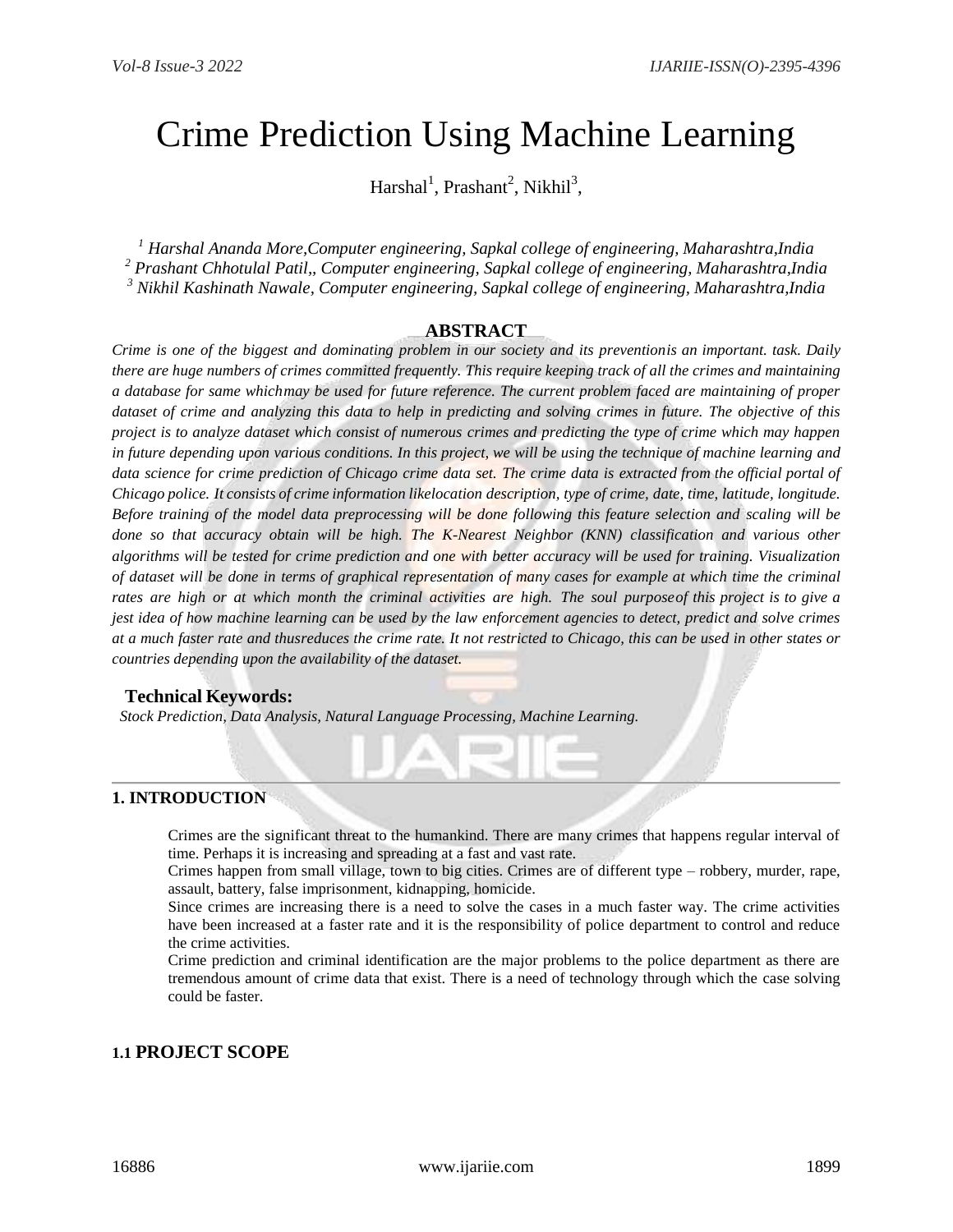Along with the present scope of our project, which is prediction of the crime an individ-ual criminal is likely to commit, we can also predict the estimated time for the crime totake place as a future scope. Along with this, one can try to predict the location of the crime. We will test the accuracy of frequent-itemsets



**Fig -2**: System Architecture module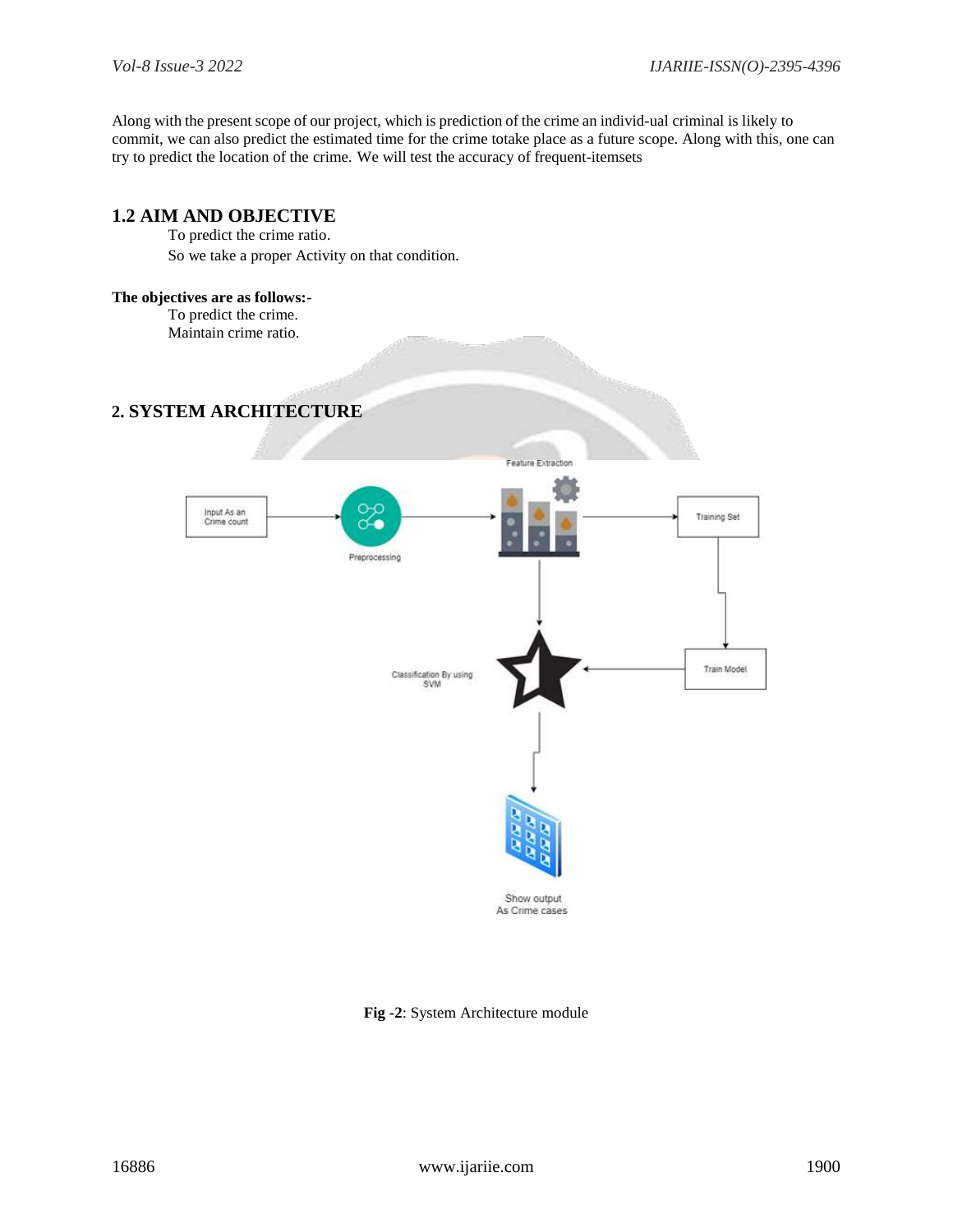#### **2.1 PROBLEM STATEMENT**

The crime rate prediction strategies can be applied on historical data available in the police records by examining the data at various angles like reason of crime, frequency of similar kind of crimes at specific location with other parameters to prepare model thecrime prediction

#### **2.2 APPLICATION:**

- 1) To predict crime rate
- 2) To reduce crime rate
- 3) Appoint the best officers

#### **3. MODULES:**

- Admin
- In this module, the Admin has to log in by using valid user name and password. After login successful he can do some operations such as View All Users and Authorize, View All E-Commerce Website and Authorize,View All Products andReviews,View All Products Early Reviews, View All Keyword Search Details, View All Products Search Ratio, View All Keyword Search Results, View All Product Review Rank Results.
- View and Authorize Users

In this module, the admin can view the list of users who all registered. In this, theadmin can view the user's details such as, user name, email, address and admin authorizes the users.

- View Charts Results
- View All Products Search Ratio,View All Keyword Search Results,View All Prod- uct Review Rank Results.
- Ecommerce User
- In this module, there are n numbers of users are present. User should register be-fore doing any operations. Once user registers, their details will be stored to the database. After registration successful,he has to login by using authorized user name and password Once Login is successful user will do some operations like Add Products, View All Products with reviews, View All Early Product's reviews, View All Purchased Transactions.
- End User

In this module, there are n numbers of users are present. User should register before doing any operations. Once user registers, their details will best or to the database. After registration successful,he has to login by using authorized user name and password. Once Login is successful user will do some operations like Manage Account, Search Products by keyword and Purchase, View Your SearchTransactions, View